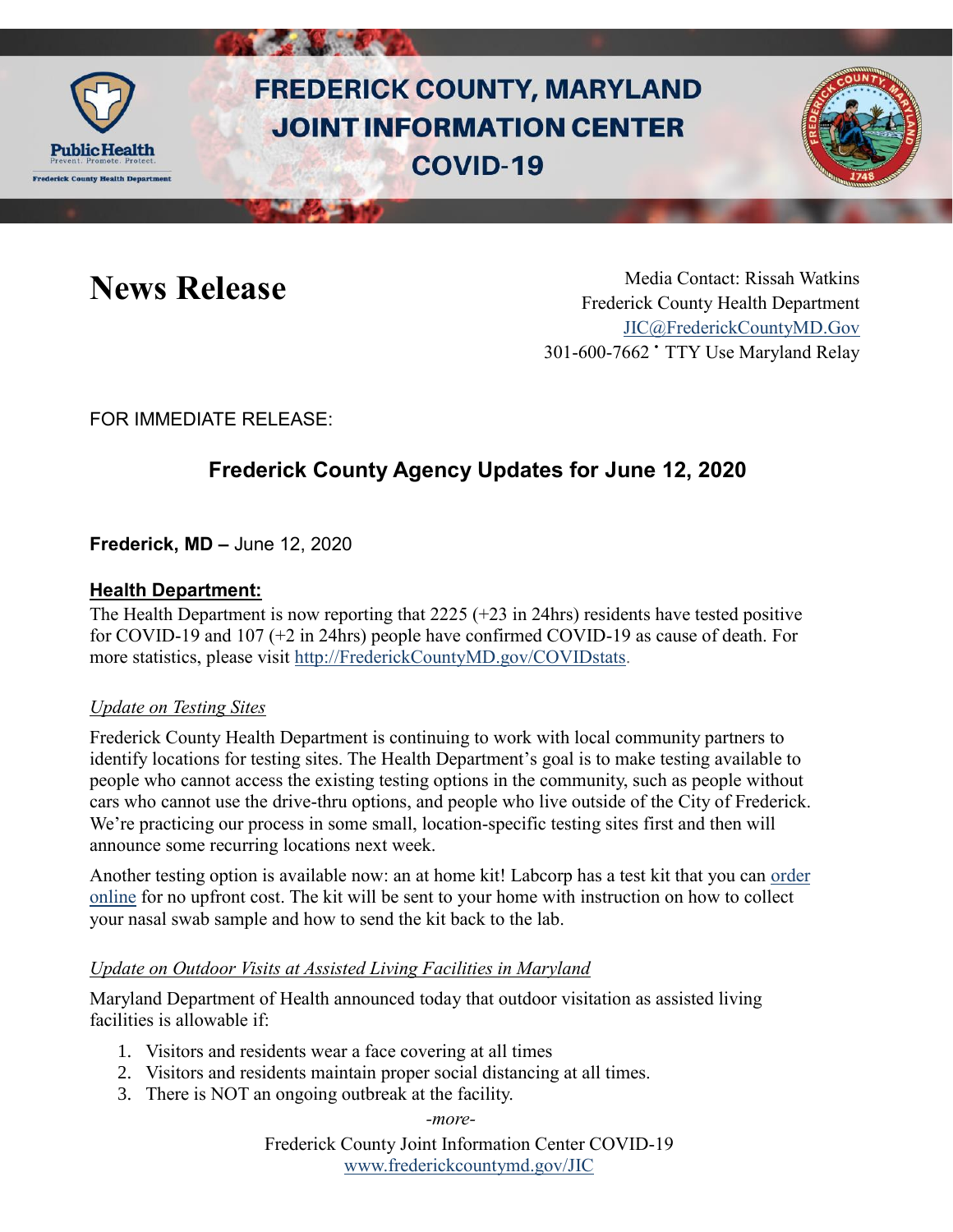

# **Page 2/JIC**

Additionally, it is recommended that there are no more than 2 visitors at a time per resident per visit. Please note that this announcement applies to assisted living facilities and not nursing homes at this time. In order to find out if there is an active outbreak in a specific assisted living facility, go to [http://FrederickCountyMD.gov/COVIDstats](http://frederickcountymd.gov/COVIDstats) and check the table at the bottom. If the facility is listed, that means there is a current outbreak.

COVID-19: Supporting Your Loved One in a Long-Term Care Facility (CDC) [https://www.cdc.gov/coronavirus/2019-ncov/downloads/supporting-loved-one-in-long-term](https://www.cdc.gov/coronavirus/2019-ncov/downloads/supporting-loved-one-in-long-term-care-facility.pdf)[care-facility.pdf](https://www.cdc.gov/coronavirus/2019-ncov/downloads/supporting-loved-one-in-long-term-care-facility.pdf)

# **Circuit Court:**

# **START-UP PLAN FOLLOWING COVID-19 EMERGENCY CLOSURE**

The primary concern in re-opening the court to the public is to ensure the safety and well-being of our employees, counsel, litigants, and those who enter the courthouse. A substantial case backlog exists, given the length of the court closure. As we work to address this backlog, we must manage the workflow within the courthouse in a manner consistent with any existing Executive Orders, with public health recommendations from the Centers for Disease Control and State agencies, and with any restrictions or recommendations by the Frederick County Executive or local health officials in light of health advisories in this area.

The courthouse re-opening will be accomplished in phases, consistent with the directives set forth in Chief Judge Mary Ellen Barbera's Administrative Order on the Progressive Resumption of Full Function of Judiciary Operations Previously Restricted Due to the COVID-19 Emergency, issued on May 22, 2020, and as amended June  $5<sup>th</sup>$ , 2020.

Current public health recommendations recognize the continued health risks posed by COVID-19 and the need for ongoing vigilance to reduce the risk of infection and further spread of the disease. Social distancing measures must be enforced within the courthouse to minimize exposure risks. For these reasons, this Start-Up plan will address basic safety and security measures within the courthouse. It will also establish a phased approach to increase gradually the flow of individuals entering the courthouse. At any time, the below protocol may have to be adjusted to address any emergency matters and well as cases which are deemed to have priority

> Honorable Julie S. Solt Administrative Judge Circuit Court Re-Opening Plan (Public) 6.8.2020

The reopening plan is available in its entirety at [https://www.frederickcountymd.gov/DocumentCenter/View/326471/Circuit-Court-Re-Opening-](https://www.frederickcountymd.gov/DocumentCenter/View/326471/Circuit-Court-Re-Opening-Plan-Public-Version-Final-002?bidId=)[Plan-Public-Version-Final-002?bidId=](https://www.frederickcountymd.gov/DocumentCenter/View/326471/Circuit-Court-Re-Opening-Plan-Public-Version-Final-002?bidId=)

*-more-*